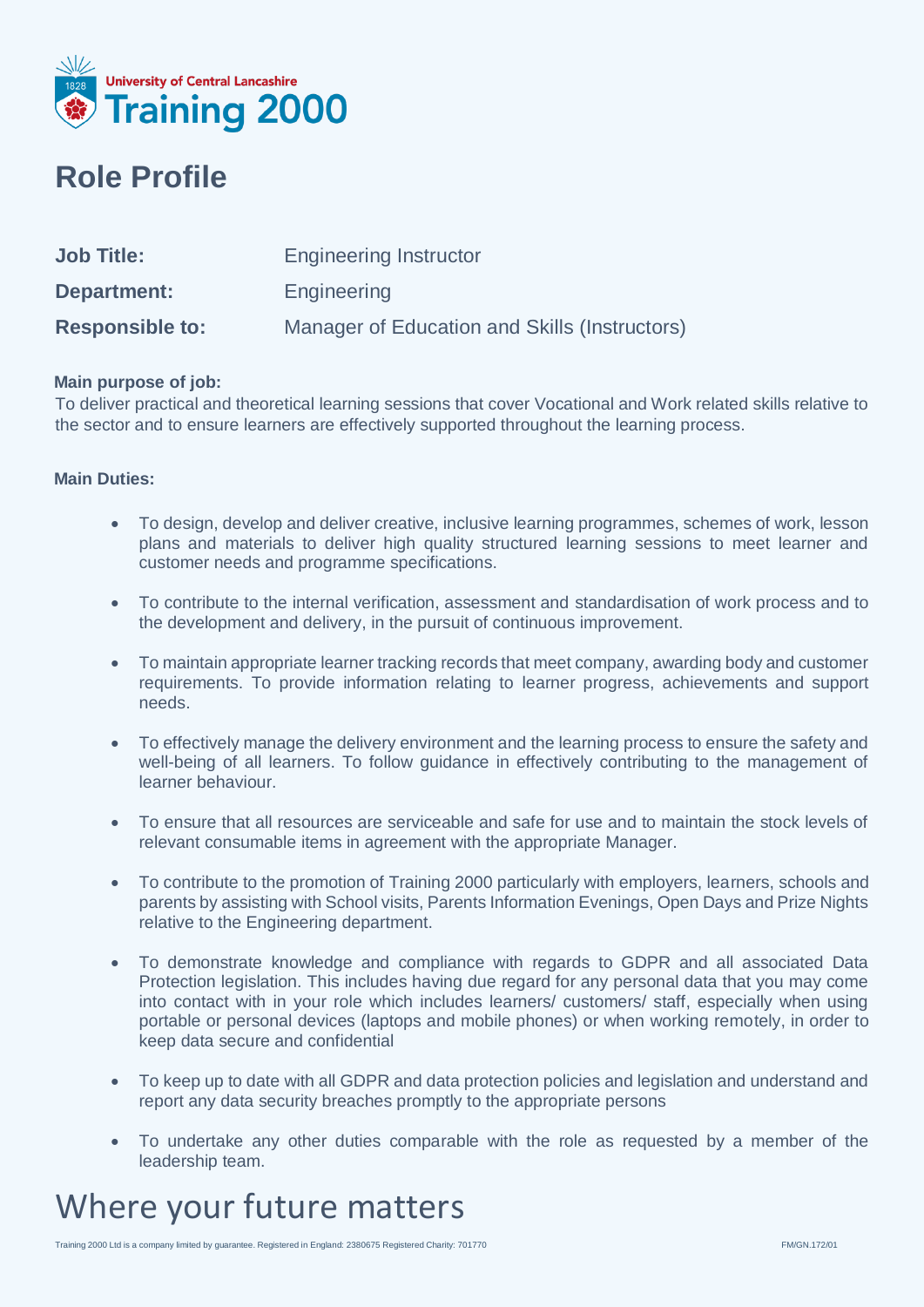

## **Person Specification**

| <b>Job Title:</b>      | <b>Engineering Instructor</b>                 |
|------------------------|-----------------------------------------------|
| Department:            | Engineering                                   |
| <b>Responsible to:</b> | Manager of Education and Skills (Instructors) |

| <b>Criteria</b>                    | <b>Essential requirements</b>                                                                                                                                                                                                                                                                                                                                                                                                                                                                                                                                                                                                                                                                                                                                                                                                                                                                                                                                                                                       | <b>Desirable requirements</b>                                                                                                                                                                                                                                                                                           |
|------------------------------------|---------------------------------------------------------------------------------------------------------------------------------------------------------------------------------------------------------------------------------------------------------------------------------------------------------------------------------------------------------------------------------------------------------------------------------------------------------------------------------------------------------------------------------------------------------------------------------------------------------------------------------------------------------------------------------------------------------------------------------------------------------------------------------------------------------------------------------------------------------------------------------------------------------------------------------------------------------------------------------------------------------------------|-------------------------------------------------------------------------------------------------------------------------------------------------------------------------------------------------------------------------------------------------------------------------------------------------------------------------|
| Knowledge &<br>Qualifications      | Accredited qualification minimum<br>$\bullet$<br>Level 2 in Literacy, Numeracy and<br><b>ICT</b><br>Qualifications relevant to engineering<br>$\bullet$<br>Minimum of IOSH - Working Safely.<br>$\bullet$<br>Knowledge of theory and practical<br>$\bullet$<br>skills in engineering equipment,<br>machinery and materials<br>Understanding of the skills required<br>$\bullet$<br>to support our students in preparing<br>for apprenticeships and university<br>Appreciation of relevant vocational<br>$\bullet$<br>sectors.<br>Appreciation of Company<br>$\bullet$<br>Safeguarding, Health and Safety<br>policies and procedures and their<br>application.<br>An understanding of the Company's<br>$\bullet$<br>performance and risk management<br>policies and procedures and<br>associated employment legislation.<br>Appreciation of Health & Safety<br>$\bullet$<br>legislation.<br>Appreciation of Equality & Diversity.<br>$\bullet$<br>Commitment to continuous<br>$\bullet$<br>professional development. | Possession of a professional<br>$\bullet$<br>qualification in accordance with<br>occupational position held (e.g. an<br>assessor/internal verifiers' award<br>and vocational qualification -<br>minimum level 3).<br><b>First Aid Qualification</b><br>$\bullet$<br>Working with young people in a<br>training capacity |
| Skills &<br>Relevant<br>Experience | Demonstrates highly effective<br>$\bullet$<br>planning and organisation of own<br>workload.<br>Demonstrates strong communication<br>$\bullet$<br>skills at all levels when interacting<br>with internal and external customers.<br>Demonstrates an inspired approach<br>$\bullet$<br>to coaching and mentoring to ensure                                                                                                                                                                                                                                                                                                                                                                                                                                                                                                                                                                                                                                                                                            | Prior experience of working within<br>$\bullet$<br>Education                                                                                                                                                                                                                                                            |

# Where your future matters